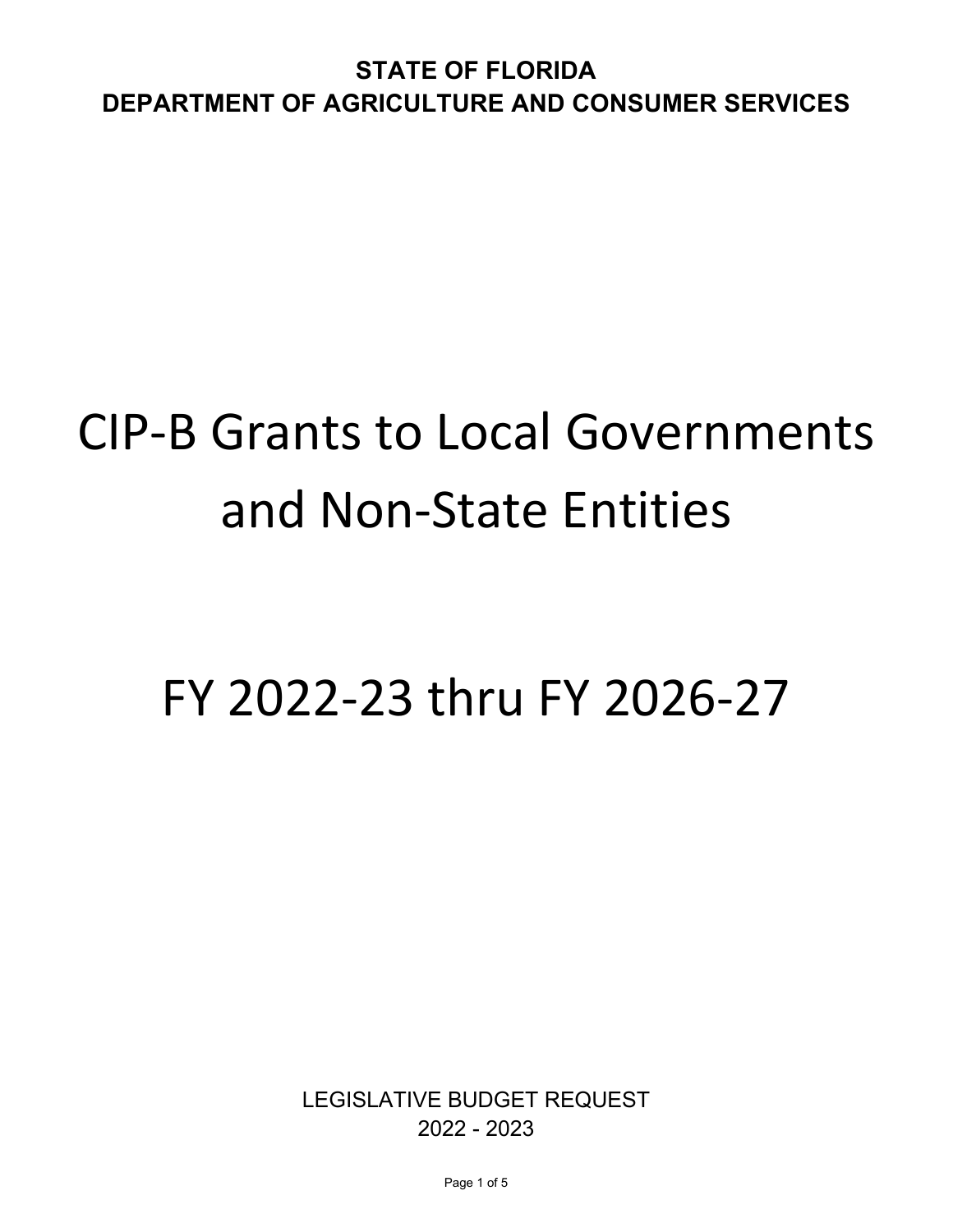## CIP-B Grants to Local Governments and Non-State Entities

# Executive Direction and Support Services

### FY 2022-23 thru FY 2026-27

LEGISLATIVE BUDGET REQUEST 2022 - 2023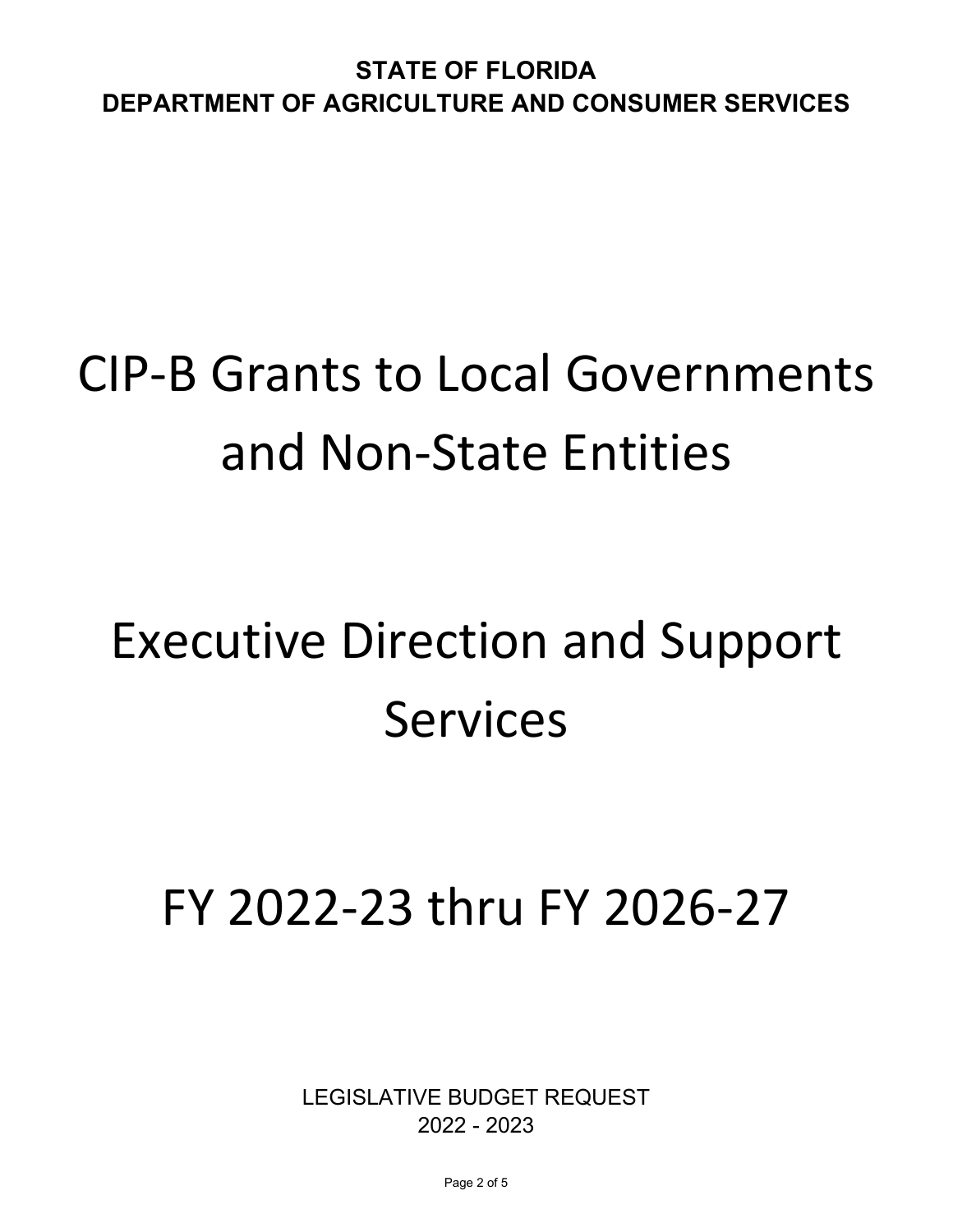| <b>CIP-B</b> Infrastructure Support Grants and Aid to Local Governments |         |                                         |                           |                                       |                                |            |             |  |  |  |  |  |  |
|-------------------------------------------------------------------------|---------|-----------------------------------------|---------------------------|---------------------------------------|--------------------------------|------------|-------------|--|--|--|--|--|--|
|                                                                         | Agency: | Agriculture and Consumer Services       |                           |                                       | <b>Appropriation Category:</b> | 140250     |             |  |  |  |  |  |  |
| Service:                                                                |         | Executive Direction & Support Svcs      |                           | <b>LAS/PBS Budget Entity</b><br>Code: |                                | 42010300   |             |  |  |  |  |  |  |
| LRPP NARRATIVE PAGES DESCRIBING GRANTS TO LOCAL GOVERNMENTS             |         |                                         |                           |                                       |                                |            |             |  |  |  |  |  |  |
| <b>Fund Source</b>                                                      |         |                                         |                           |                                       |                                |            |             |  |  |  |  |  |  |
|                                                                         |         | General Revenue                         |                           |                                       |                                |            |             |  |  |  |  |  |  |
| <b>Authority</b>                                                        |         |                                         |                           |                                       |                                |            |             |  |  |  |  |  |  |
|                                                                         |         | Chapter 616 Part III, Florida Statute   |                           |                                       |                                |            |             |  |  |  |  |  |  |
|                                                                         |         | Florida State Fair Authority            |                           |                                       |                                |            |             |  |  |  |  |  |  |
| <b>Funding</b>                                                          |         |                                         |                           |                                       |                                |            |             |  |  |  |  |  |  |
|                                                                         |         | <b>Historical Funding</b>               | FY 2017-18                | FY 2018-19                            | FY 2019-20                     | FY 2020-21 | FY 2021-22  |  |  |  |  |  |  |
|                                                                         |         |                                         |                           | \$500,000                             |                                |            | \$1,000,000 |  |  |  |  |  |  |
|                                                                         |         | <b>Projected Funding</b>                | FY 2022-23<br>\$3,000,000 | FY 2023-24                            | FY 2024-25                     | FY 2025-26 | FY 2026-27  |  |  |  |  |  |  |
|                                                                         |         | Office of Policy and Budget - July 2021 |                           |                                       |                                |            |             |  |  |  |  |  |  |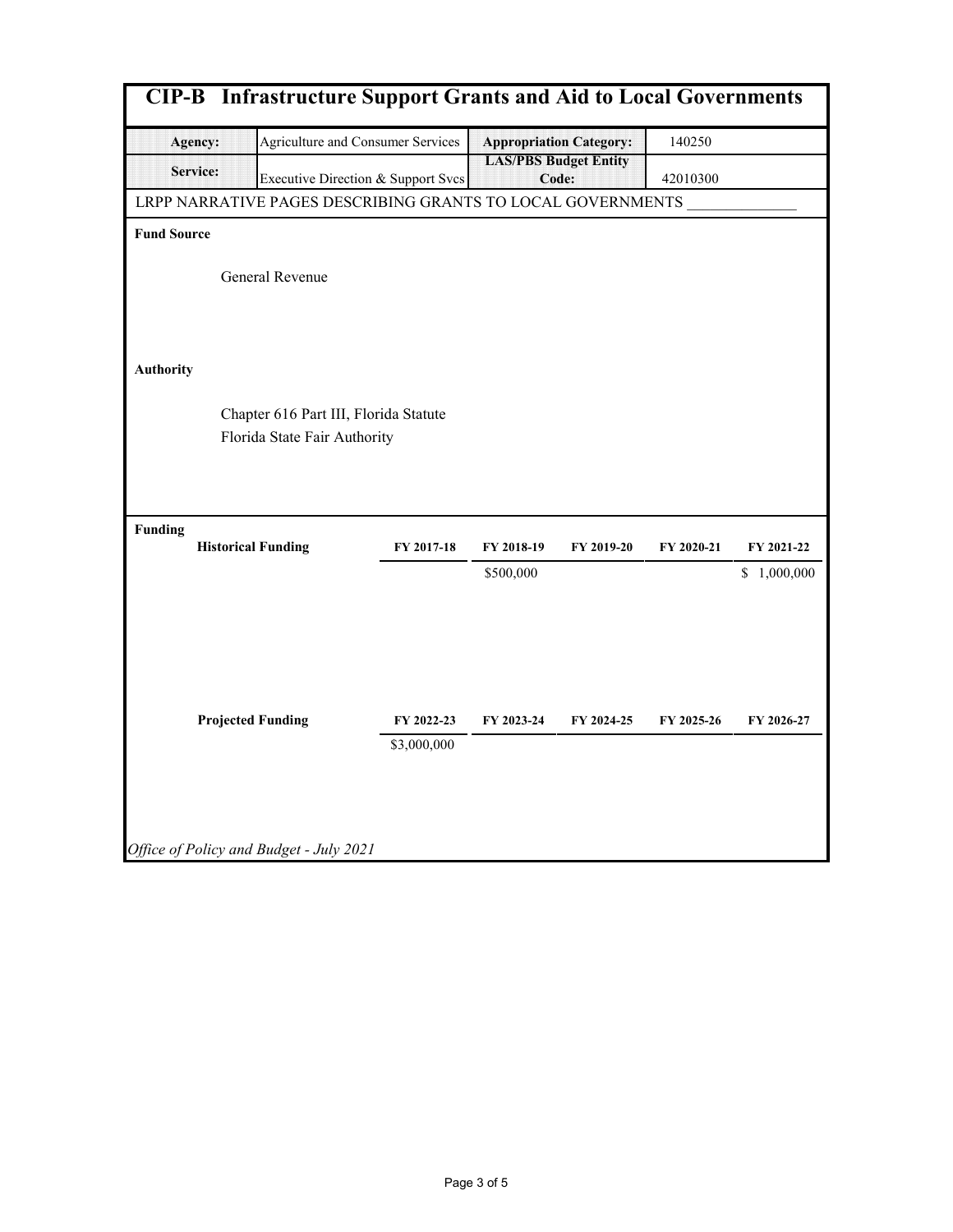## CIP-B Grants to Local Governments and Non-State Entities

## Office of Energy

FY 2022-23 thru FY 2026-27

LEGISLATIVE BUDGET REQUEST 2022 - 2023